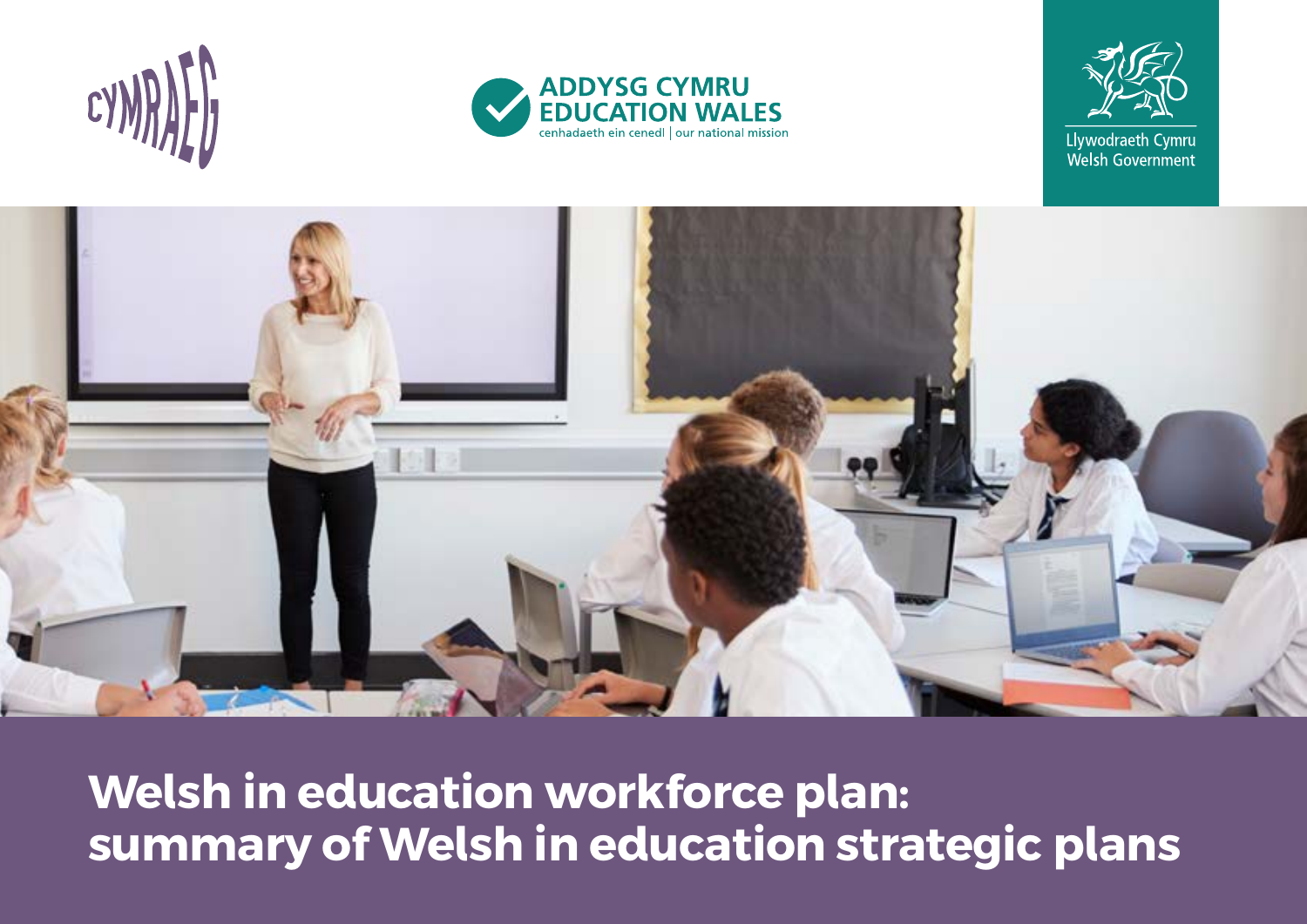## **Welsh in education workforce plan: summary of Welsh in education strategic plans**

#### **Audience**

Bodies involved or interested in the Welsh-medium education workforce and developing the Welsh language skills of education practitioners, including: schools, initial teacher education (ITE) partnerships, teaching unions, regional consortia and partnerships, local authorities, Estyn, Education Workforce Council (EWC), National Academy for Educational Leadership (NAEL), Coleg Cymraeg Cenedlaethol, Welsh Language Sabbatical Scheme providers, CYDAG, university departments of Welsh, Mudiad Meithrin, Welsh Language Commissioner and others with an interest.

#### **Overview**

This summary of Welsh in education strategic plans (WESPs) document accompanies the 'Welsh in education workforce plan'. The local authorities have set out their intention to increase Welsh-medium provision in their areas in order to meet the Cymraeg 2050 targets, and this document provides a brief summary of how local authority plans will impact on teacher capacity. Our intention is to update this summary at timely intervals as local authorities progress to deliver their WESPs.

#### **Action required**

For information.

### **Further information**

Enquiries about this document should be directed to: Pedagogy, Leadership and Professional Learning Division The Education Directorate Welsh Government Cathays Park, Cardiff CF10 3NQ e-mail: athrawoncc.wmteachers@gov.wales

**CO**WG Education

F[acebook/EducationWales](https://www.facebook.com/educationwales/)

#### **Additional copies**

This document can be accessed from the Welsh Government's website at<https://gov.wales/education-skills>

#### **Related documents**

'Welsh in education workforce plan' 'Welsh in education workforce plan: data analysis'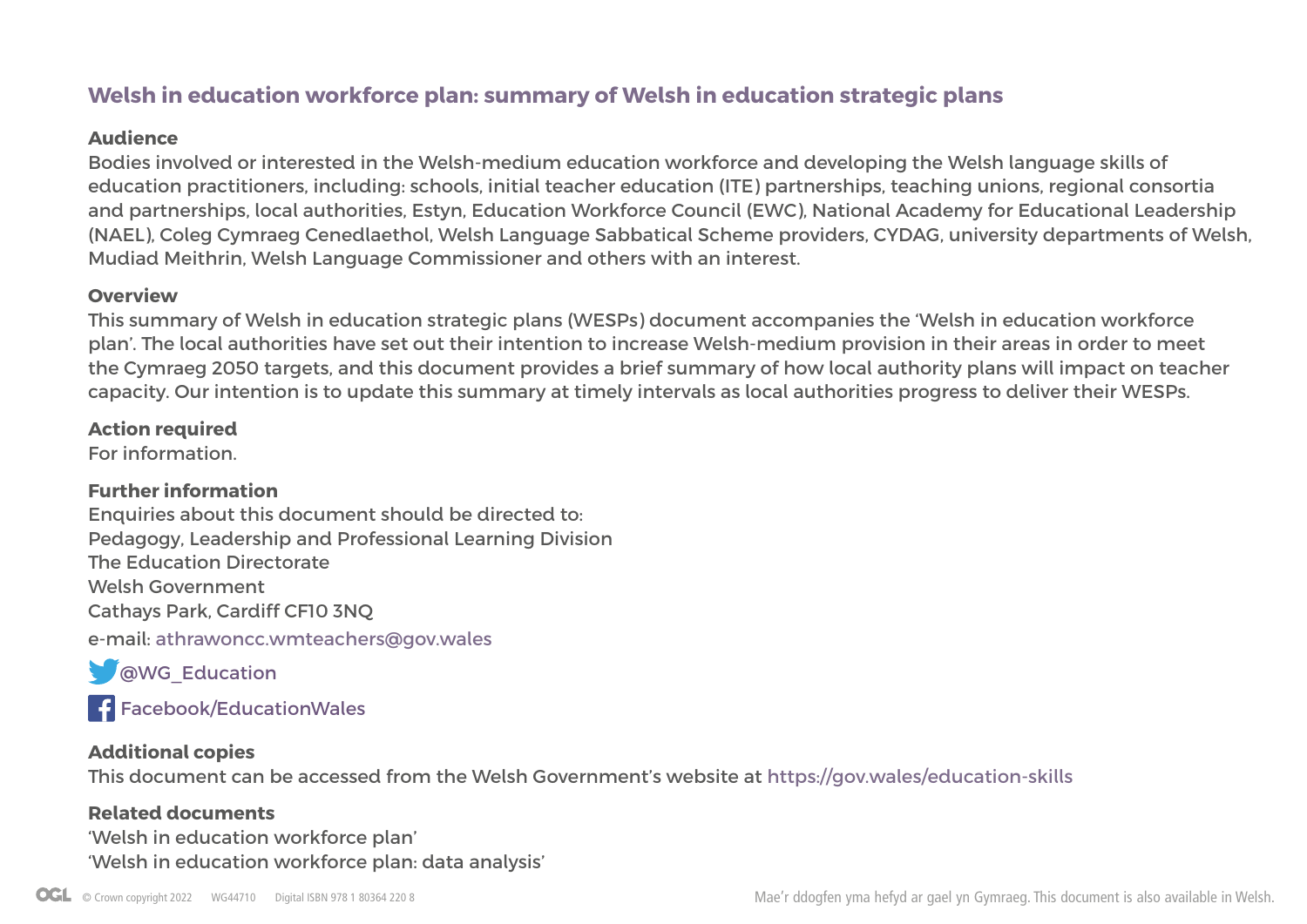## **Contents**

| Introduction                                                                                 | 2  |
|----------------------------------------------------------------------------------------------|----|
| Table 1.1: Primary teachers teaching or working through the medium of Welsh, November 2020   | -3 |
| Table 1.2: Secondary teachers teaching or working through the medium of Welsh, November 2020 | .5 |
| Table 1.3: Teachers by local authority and Welsh language ability, November 2020             | -9 |
| Summary of local authority WESPs and the implications for teacher capacity                   | 10 |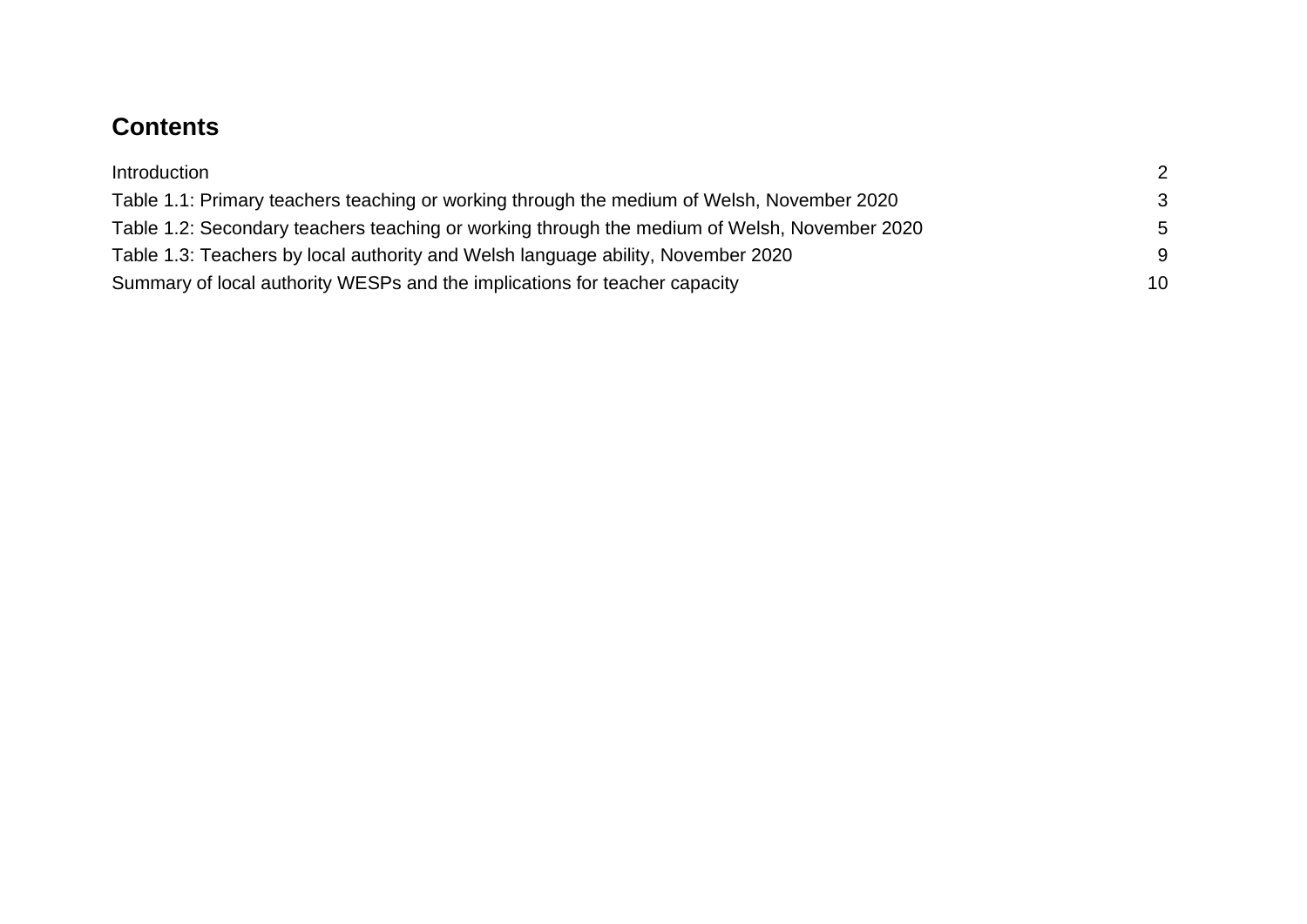### <span id="page-3-0"></span>**Introduction**

This document sits alongside the 'Welsh in education workforce plan'. It uses information from local authority Welsh in education strategic plans (WESPs) for expanding Welsh-medium or bilingual provision over the next 10 years to try to predict the number of additional teachers needed to meet the growth in demand, or the number of teachers whose Welsh-language skills will need to be further developed to move schools along the language continuum. Local authorities have access to the School Workforce Annual Census (SWAC) data at school level. As outlined in the 'Welsh in education workforce plan', we will work with local authorities to improve data analysis on a local level to enable local workforce targets to be set. We will update this document at timely intervals as local authorities progress to deliver their WESPs.

Table 1.1 shows the number of teachers in primary schools in 2021 to 2021 teaching through the medium of Welsh along with those who can teach through the medium of Welsh but are not doing so and those who are teaching only Welsh language. Tables 1.2 and 1.3 contain the corresponding information for teachers in middle<sup>1</sup> and secondary schools in 2020 to 2021 respectively.

Table 1.4 shows teachers' Welsh language skill levels by local authority. In those local authorities where new schools or streams are not being introduced, but rather schools are moving along the language continuum, teachers will be required to develop their language skills in order to begin teaching more through the medium of Welsh. Accordingly, we expect to see a yearly change in the number of teachers with proficient, intermediate and advanced level language skills, with numbers increasing over a 10-year period. Local authorities can use school level data to monitor and set local targets.

<sup>1</sup> Middle schools include learners aged 3 to 18 years old.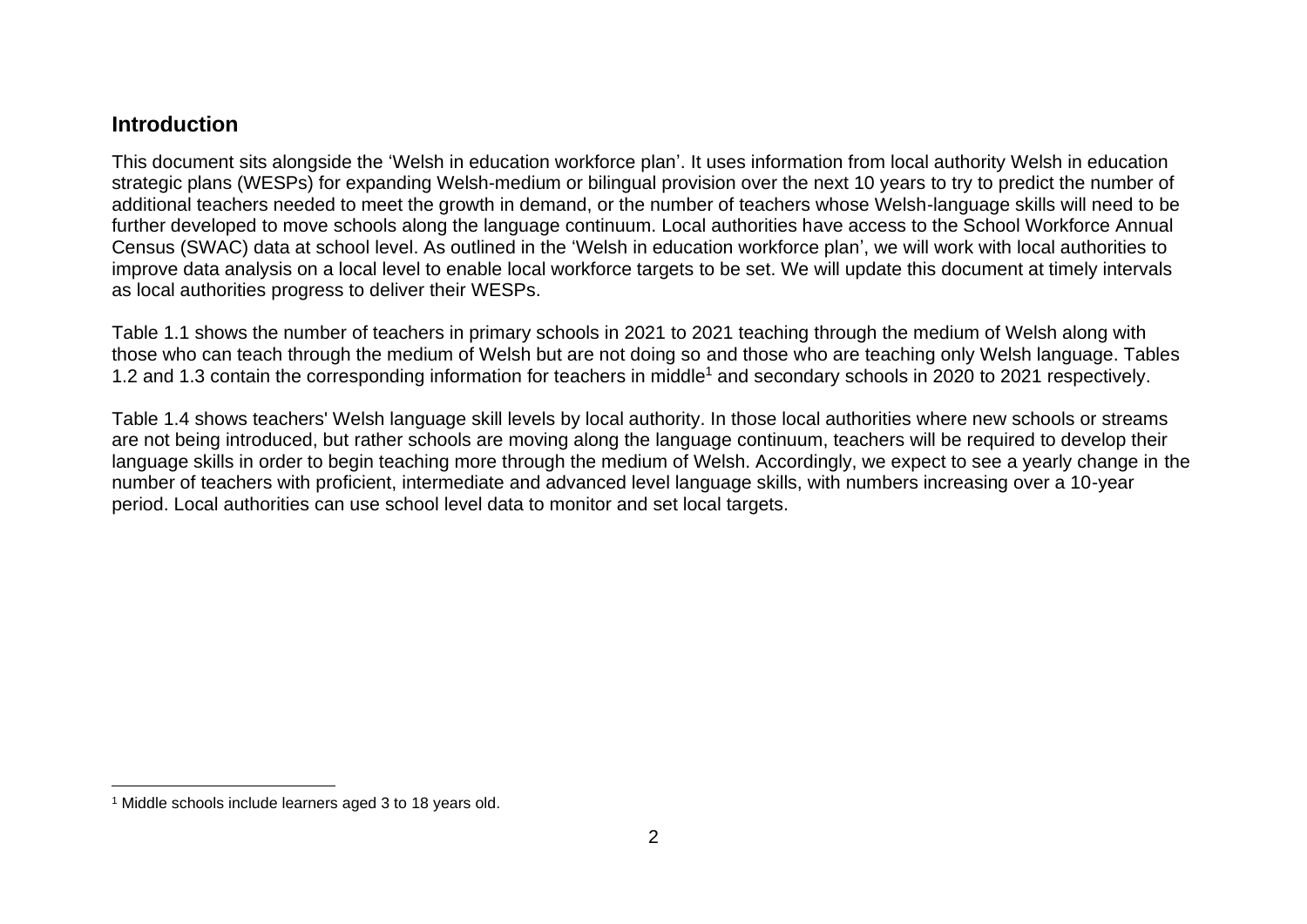| <b>Primary teachers</b>            | Teaching/<br>working in<br><b>Welsh in</b> | Able to teach/work<br>in Welsh but not<br>doing so in | <b>Unable to</b><br>teach/work in<br><b>Welsh</b> | <b>Teaching Welsh</b><br>as a subject only | <b>Unknown</b> | <b>Total</b> |
|------------------------------------|--------------------------------------------|-------------------------------------------------------|---------------------------------------------------|--------------------------------------------|----------------|--------------|
|                                    | current post                               | current post                                          |                                                   |                                            |                |              |
| <b>Wales</b>                       | 3,230                                      | 750                                                   | 1,330                                             | 7,420                                      |                | 12,725       |
| <b>Isle of Anglesey</b>            | 260                                        | $\star$                                               |                                                   | 5                                          |                | 270          |
| Gwynedd                            | 445                                        | $\star$                                               | $\star$                                           | $\star$                                    |                | 450          |
| <b>Conwy</b>                       | 230                                        | 55                                                    | 55                                                | 105                                        |                | 445          |
| <b>Denbighshire</b>                | 125                                        | 30                                                    | 15                                                | 205                                        |                | 380          |
| <b>Flintshire</b>                  | 60                                         | 60                                                    | 65                                                | 480                                        |                | 665          |
| <b>Wrexham</b>                     | 100                                        | 35                                                    | 60                                                | 450                                        |                | 650          |
| <b>Powys</b>                       | 100                                        | 40                                                    | 85                                                | 285                                        |                | 505          |
| <b>Ceredigion</b>                  | 195                                        | 35                                                    | $\star$                                           | 15                                         |                | 250          |
| <b>Pembrokeshire</b>               | 95                                         | 40                                                    | 60                                                | 260                                        |                | 460          |
| <b>Carmarthenshire</b>             | 460                                        | 95                                                    | 45                                                | 190                                        |                | 785          |
| <b>Swansea</b>                     | 155                                        | 40                                                    | 90                                                | 685                                        |                | 970          |
| <b>Neath Port</b><br><b>Talbot</b> | 85                                         | 20                                                    | 40                                                | 400                                        |                | 540          |
| <b>Bridgend</b>                    | 50                                         | 40                                                    | 190                                               | 320                                        |                | 595          |
| <b>Vale of</b><br><b>Glamorgan</b> | 85                                         | 25                                                    | 55                                                | 425                                        |                | 595          |
| <b>Rhondda Cynon</b><br><b>Taf</b> | 155                                        | 60                                                    | 65                                                | 605                                        |                | 885          |
| <b>Merthyr Tydfil</b>              | 45                                         | 15                                                    | 10                                                | 195                                        |                | 265          |
| <b>Cardiff</b>                     | 295                                        | 50                                                    | 100                                               | 1160                                       |                | 1610         |
| <b>Caerphilly</b>                  | 140                                        | 45                                                    | 115                                               | 450                                        |                | 755          |
| <b>Blaenau Gwent</b>               | 10                                         | 25                                                    | 75                                                | 100                                        |                | 215          |
| <b>Torfaen</b>                     | 55                                         | $\star$                                               | 25                                                | 290                                        |                | 370          |

## <span id="page-4-0"></span>**Table 1.1: Primary teachers teaching or working through the medium of Welsh, November 2020**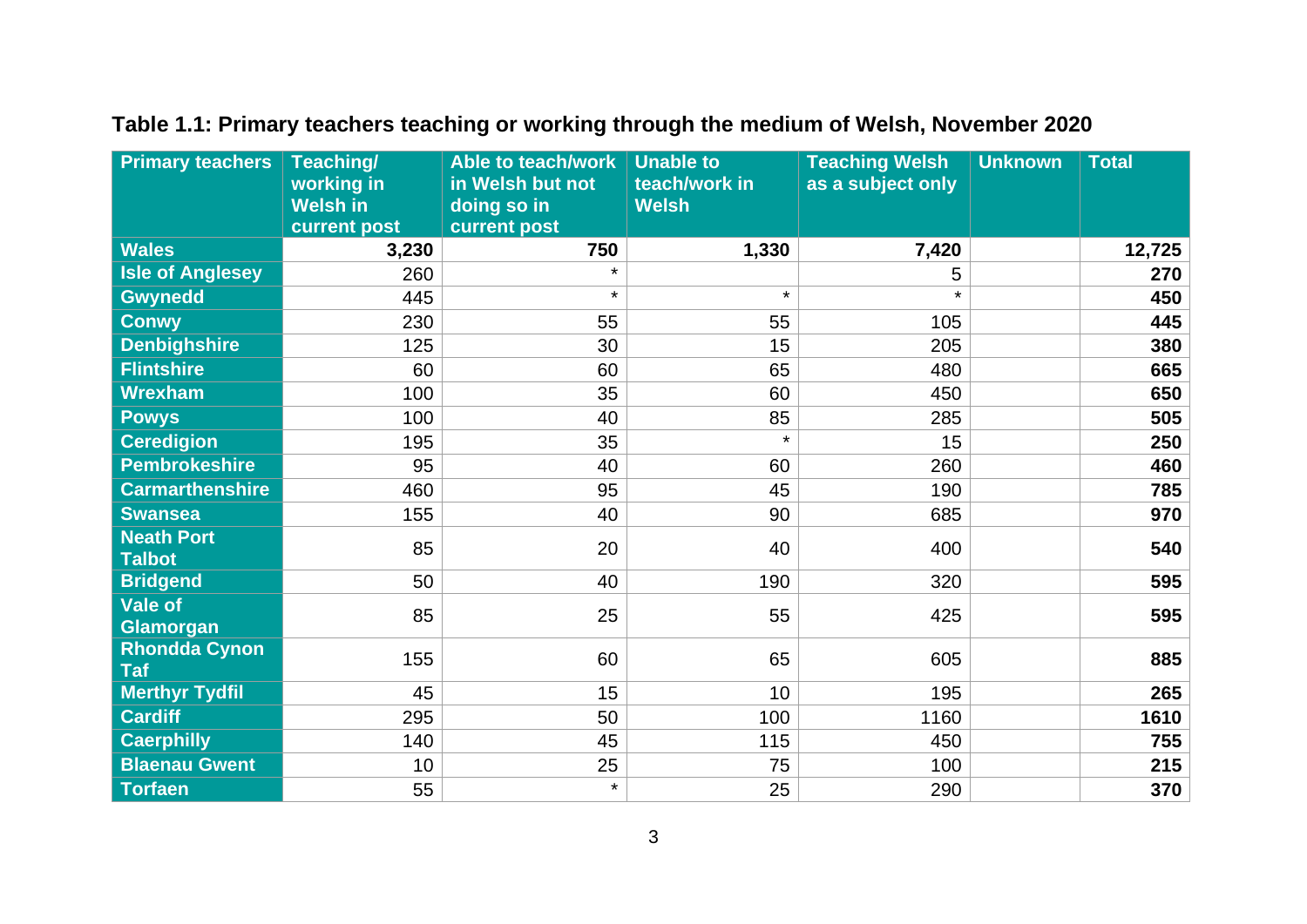| M <sub>c</sub> | $\sim$      |         | . .<br>՝      | $\mathbf{a} = \mathbf{b}$<br>$-$ v $\vee$ |  |
|----------------|-------------|---------|---------------|-------------------------------------------|--|
|                | $\sim$<br>ы | חר<br>∼ | ונ<br>יי<br>◡ | roc                                       |  |
| $\sim$         |             |         |               |                                           |  |

Source: SWAC

\* = numbers greater than 0 but less than 5. Teacher numbers have been rounded to the nearest 5.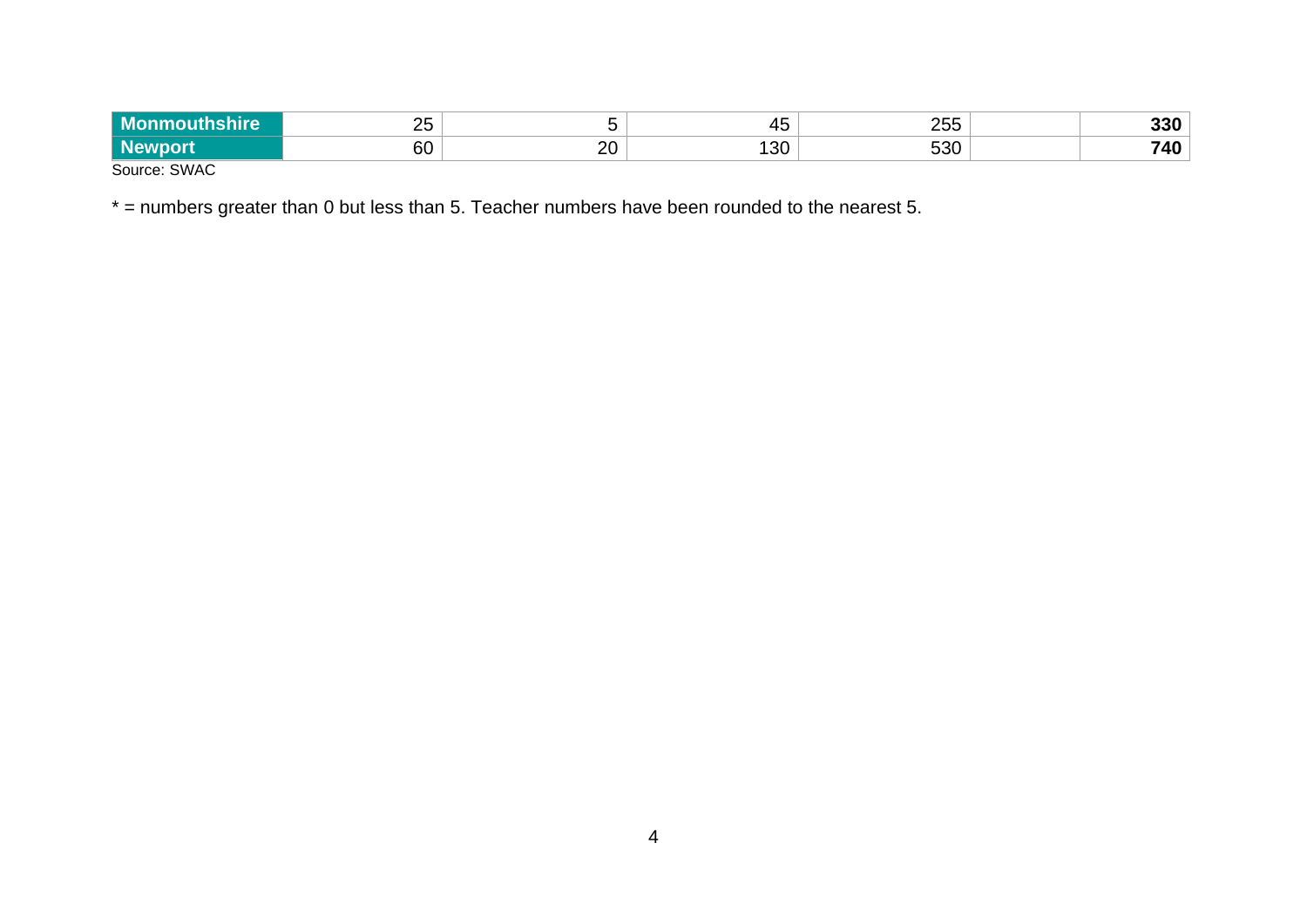| <b>Middle school</b><br>teachers   | <b>Teaching/working</b><br>in Welsh in<br>current post | Able to teach/work<br>in Welsh but not<br>doing so in current<br>post | <b>Unable to</b><br>teach/work in<br><b>Welsh</b> | <b>Teaching Welsh</b><br>as a subject<br>only | <b>Unknown</b> | <b>Total</b> |
|------------------------------------|--------------------------------------------------------|-----------------------------------------------------------------------|---------------------------------------------------|-----------------------------------------------|----------------|--------------|
| <b>Wales</b>                       | 6470                                                   | 1770                                                                  | 9950                                              | 7740                                          |                | 25930        |
| <b>Isle of Anglesey</b>            |                                                        |                                                                       |                                                   |                                               |                |              |
| <b>Gwynedd</b>                     | 75                                                     |                                                                       | $\star$                                           |                                               |                | 75           |
| <b>Conwy</b>                       |                                                        |                                                                       |                                                   |                                               |                |              |
| <b>Denbighshire</b>                | 5                                                      | 10                                                                    | 40                                                | 15                                            |                | 75           |
| <b>Flintshire</b>                  |                                                        |                                                                       |                                                   |                                               |                |              |
| <b>Wrexham</b>                     |                                                        |                                                                       |                                                   |                                               |                |              |
| <b>Powys</b>                       | 60                                                     | 30                                                                    |                                                   | $\star$                                       |                | 90           |
| <b>Ceredigion</b>                  | 125                                                    | $\star$                                                               | 15                                                | 5                                             |                | 150          |
| <b>Pembrokeshire</b>               | 35                                                     | 5                                                                     | 15                                                | 5                                             |                | 65           |
| <b>Carmarthenshire</b>             |                                                        |                                                                       |                                                   |                                               |                |              |
| <b>Swansea</b>                     |                                                        |                                                                       |                                                   |                                               |                |              |
| <b>Neath Port Talbot</b>           | 95                                                     | 15                                                                    | 120                                               | 20                                            |                | 250          |
| <b>Bridgend</b>                    |                                                        |                                                                       |                                                   |                                               |                |              |
| <b>Vale of</b><br>Glamorgan        | 75                                                     |                                                                       |                                                   |                                               |                | 75           |
| <b>Rhondda Cynon</b><br><b>Taf</b> | 125                                                    | 10                                                                    | 160                                               | 5                                             |                | 300          |
| <b>Merthyr Tydfil</b>              |                                                        |                                                                       |                                                   |                                               |                |              |
| <b>Cardiff</b>                     |                                                        |                                                                       |                                                   |                                               |                |              |
| <b>Caerphilly</b>                  | 5                                                      | 10                                                                    | 30                                                | $\star$                                       |                | 50           |
| <b>Blaenau Gwent</b>               | 5                                                      | 5                                                                     | 95                                                | 40                                            |                | 150          |
| <b>Torfaen</b>                     |                                                        |                                                                       |                                                   |                                               |                |              |

# <span id="page-6-0"></span>**Table 1.2: Middle school teachers teaching or working through the medium of Welsh, November 2020**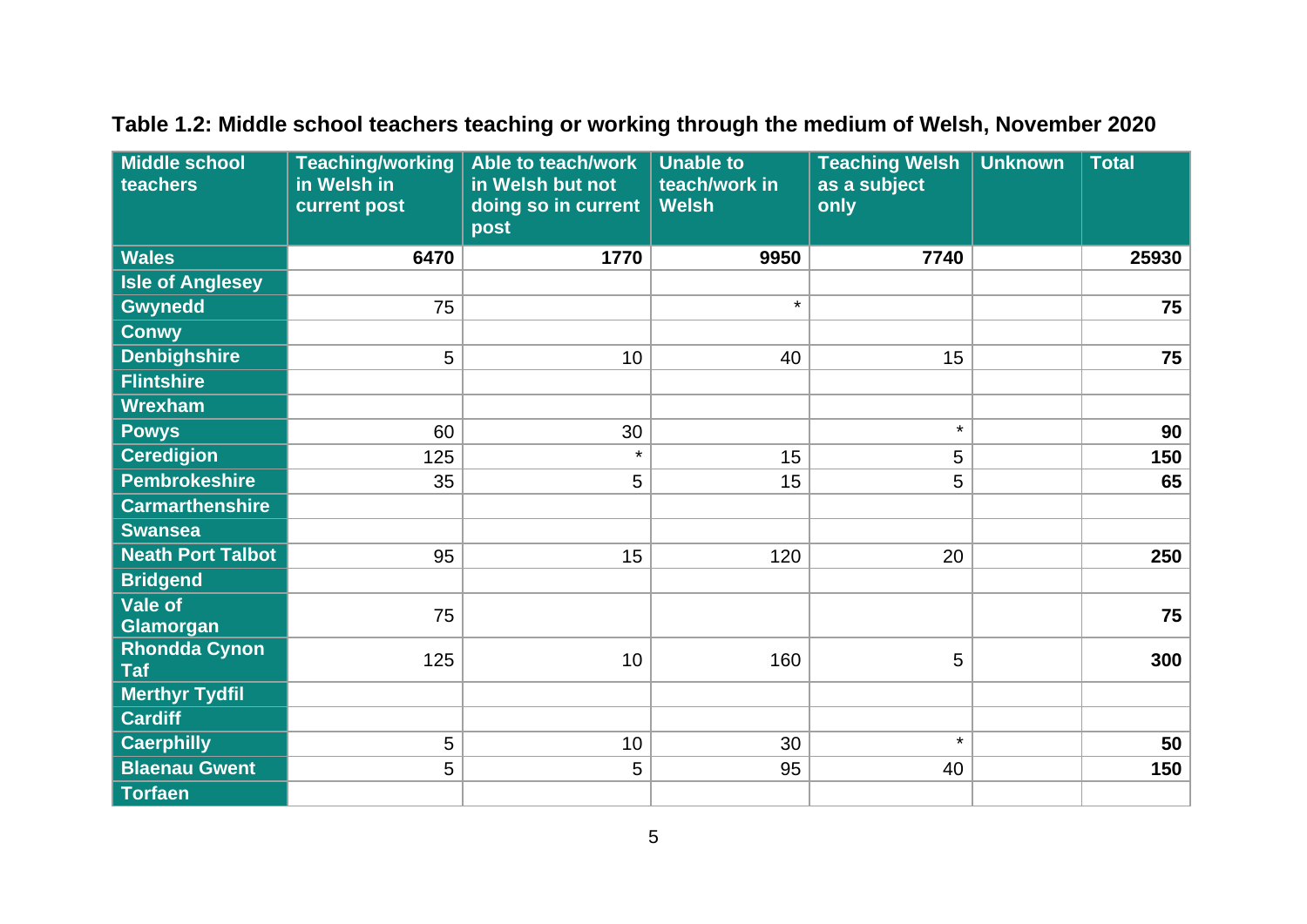| <b>Monmouthshire</b> |  |  |  |
|----------------------|--|--|--|
| Newport              |  |  |  |
| Source: SWAC         |  |  |  |

\* = numbers greater than 0 but less than 5. Teacher numbers have been rounded to the nearest 5.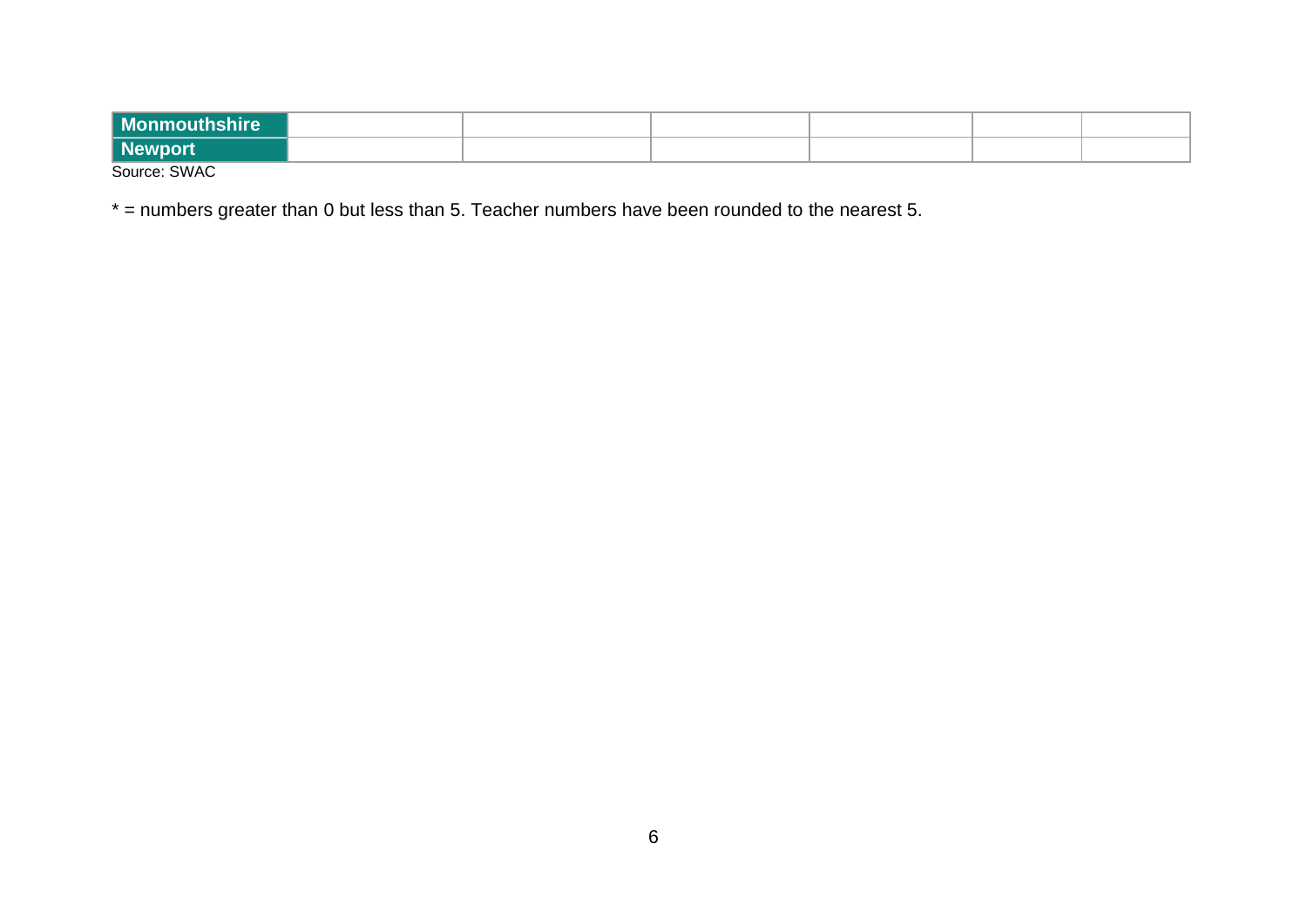| <b>Secondary</b>                   | Teaching/       | Able to teach/work | <b>Unable to</b> | <b>Teaching Welsh</b> | Unknown | <b>Total</b> |
|------------------------------------|-----------------|--------------------|------------------|-----------------------|---------|--------------|
| teachers                           | working in      | in Welsh but not   | teach/work in    | as a subject only     |         |              |
|                                    | <b>Welsh in</b> | doing so in        | <b>Welsh</b>     |                       |         |              |
|                                    | current post    | current post       |                  |                       |         |              |
| <b>Wales</b>                       | 2545            | 800                | 7445             | $\star$               |         | 10,795       |
| <b>Isle of Anglesey</b>            | 190             | 20                 | 35               |                       |         | 245          |
| <b>Gwynedd</b>                     | 375             | 20                 | 55               |                       |         | 450          |
| <b>Conwy</b>                       | 115             | 50                 | 290              |                       |         | 455          |
| <b>Denbighshire</b>                | 145             | 25                 | 220              |                       |         | 390          |
| <b>Flintshire</b>                  | 60              | 60                 | 490              | $\star$               |         | 615          |
| <b>Wrexham</b>                     | 75              | 40                 | 295              |                       |         | 410          |
| <b>Powys</b>                       | 70              | 35                 | 315              |                       |         | 420          |
| <b>Ceredigion</b>                  | 90              | 30                 | 65               |                       |         | 190          |
| <b>Pembrokeshire</b>               | 75              | 20                 | 260              |                       |         | 360          |
| <b>Carmarthenshire</b>             | 315             | 90                 | 300              | $\star$               |         | 705          |
| <b>Swansea</b>                     | 150             | 80                 | 645              |                       |         | 875          |
| <b>Neath Port</b><br><b>Talbot</b> | 20              | 25                 | 240              |                       |         | 285          |
| <b>Bridgend</b>                    | 85              | 35                 | 480              |                       |         | 595          |
| <b>Vale of</b><br><b>Glamorgan</b> | 20              | 30                 | 460              |                       |         | 510          |
| <b>Rhondda Cynon</b><br><b>Taf</b> | 160             | 55                 | 525              | $\star$               |         | 740          |
| <b>Merthyr Tydfil</b>              | 10              | 15                 | 150              |                       |         | 175          |
| <b>Cardiff</b>                     | 280             | 70                 | 1025             | $\star$               |         | 1370         |
| <b>Caerphilly</b>                  | 155             | 40                 | 435              |                       |         | 630          |
| <b>Blaenau Gwent</b>               | 5               | $\star$            | 70               |                       |         | 80           |
| <b>Torfaen</b>                     | 70              | 15                 | 260              |                       |         | 345          |

# **Table 1.3: Secondary teachers teaching or working through the medium of Welsh, November 2020**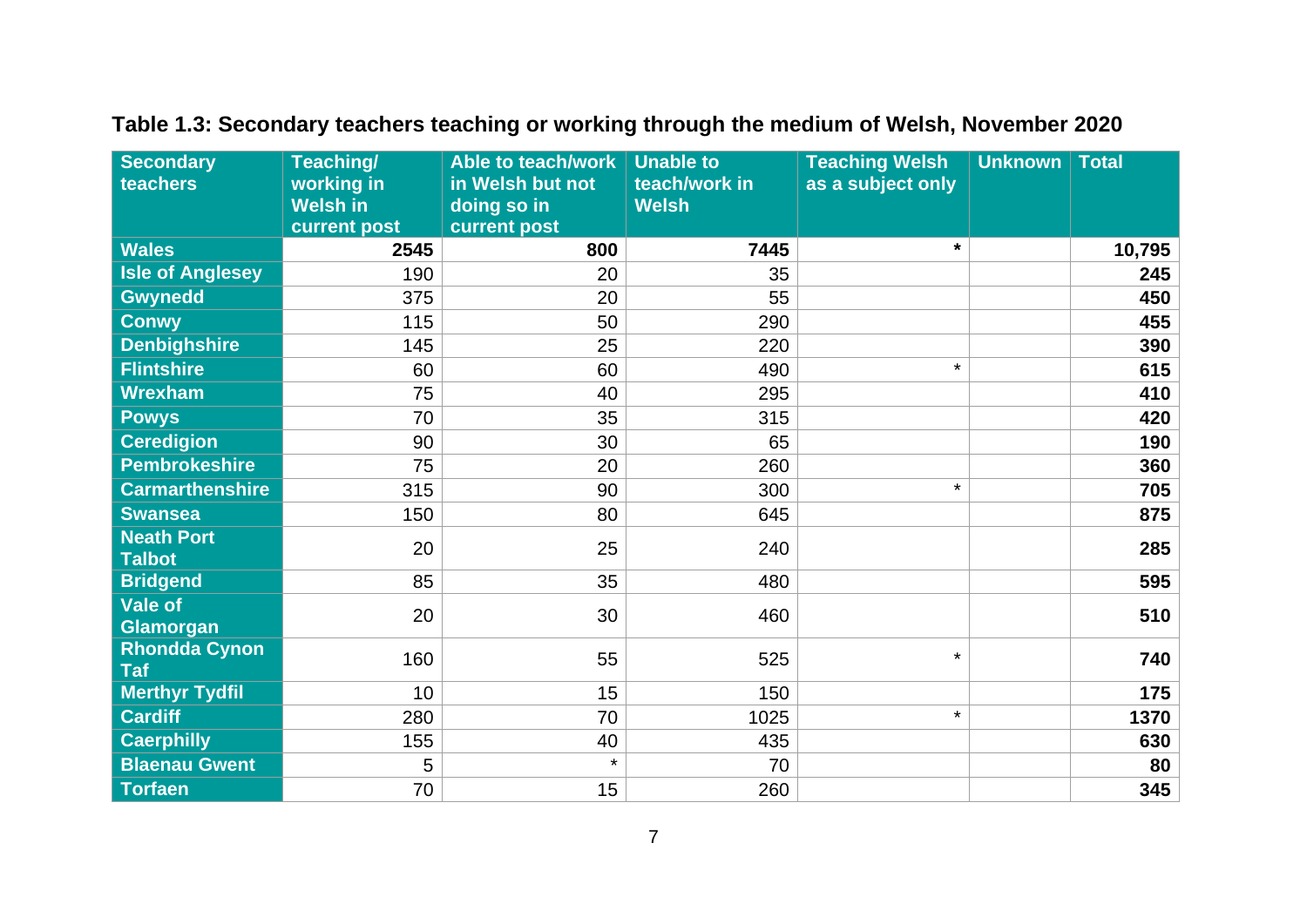| hire<br>- MC<br>ш | nn.<br>∠∪      |          | 290              |  | 240<br><br><b></b> |
|-------------------|----------------|----------|------------------|--|--------------------|
| י וט              | --<br>יי<br>◡◡ | つに<br>◡◡ | ---<br>nn<br>∪∪ບ |  | 645                |
| SWAC<br>Source:   |                |          |                  |  |                    |

\* = numbers greater than 0 but less than 5. Teacher numbers have been rounded to the nearest 5.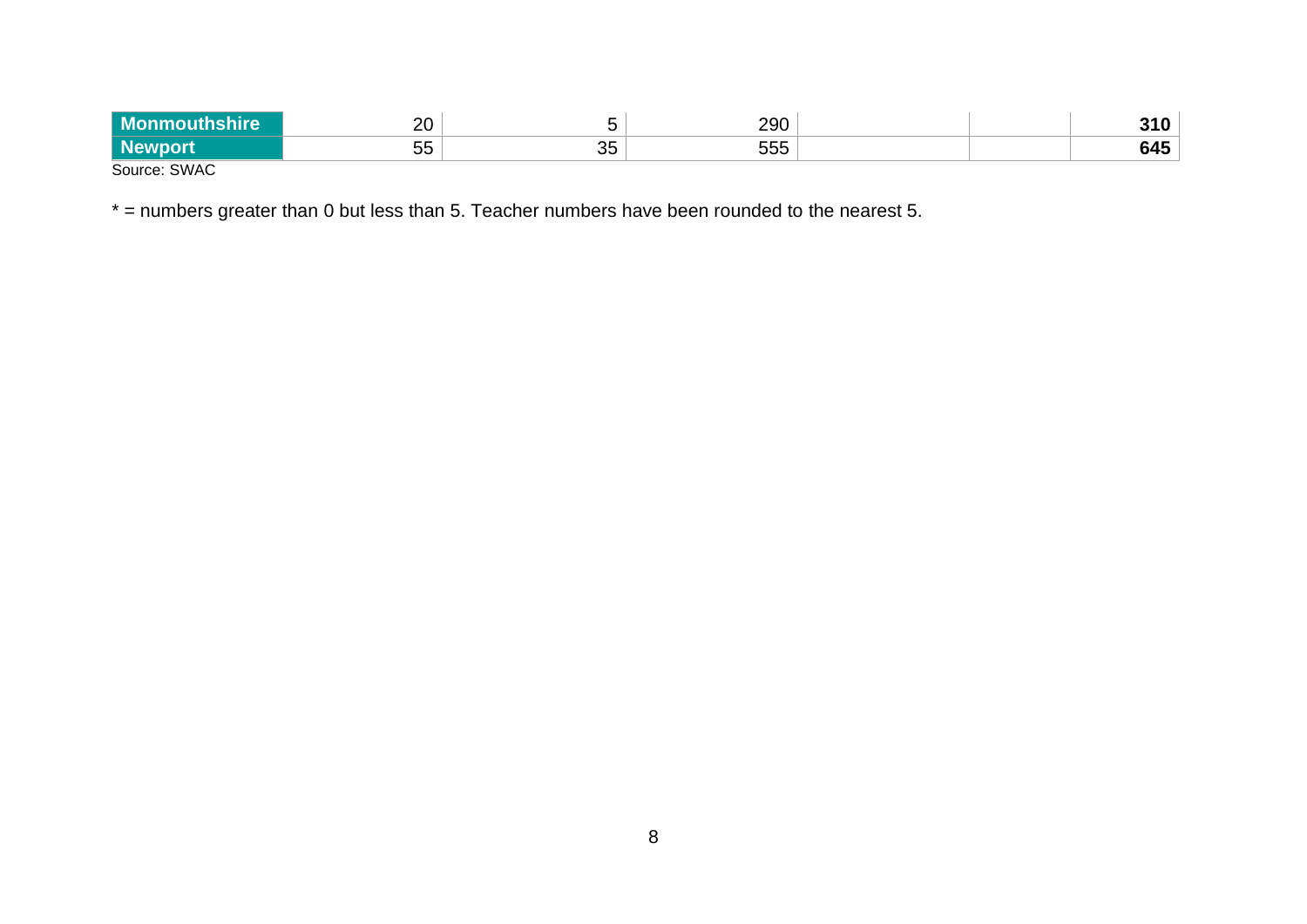|                          |                  | <b>Welsh ability</b> |                   |                     |                 |                   |            |              |
|--------------------------|------------------|----------------------|-------------------|---------------------|-----------------|-------------------|------------|--------------|
| <b>Local authority</b>   | <b>No skills</b> | <b>Entry</b>         | <b>Foundation</b> | <b>Intermediate</b> | <b>Advanced</b> | <b>Proficient</b> | <b>Not</b> | <b>Total</b> |
|                          |                  |                      |                   |                     |                 |                   | obtained   |              |
| <b>Wales</b>             | 4,665            | 5,820                | 4,730             | 2,055               | 1,770           | 6,315             | 575        | 25,930       |
| <b>Isle of Anglesey</b>  | 10               | 15                   | 15                | 20                  | 55              | 415               |            | 530          |
| Gwynedd                  | 15               | 25                   | 20                | 25                  | 100             | 775               | 50         | 1,010        |
| <b>Conwy</b>             | 85               | 165                  | 150               | 85                  | 90              | 370               | 15         | 960          |
| <b>Denbighshire</b>      | 105              | 175                  | 165               | 75                  | 50              | 315               | 10         | 895          |
| <b>Flintshire</b>        | 265              | 295                  | 335               | 165                 | 85              | 185               | 5          | 1,335        |
| Wrexham                  | 170              | 290                  | 290               | 105                 | 45              | 215               | 5          | 1,115        |
| <b>Powys</b>             | 205              | 200                  | 200               | 115                 | 90              | 225               | 35         | 1,070        |
| <b>Ceredigion</b>        | 20               | 30                   | 25                | 35                  | 135             | 325               | 20         | 590          |
| Pembrokeshire            | 70               | 250                  | 145               | 95                  | 60              | 220               | 95         | 935          |
| <b>Carmarthenshire</b>   | 95               | 210                  | 195               | 115                 | 180             | 745               |            | 1,540        |
| <b>Swansea</b>           | 415              | 490                  | 395               | 165                 | 75              | 360               |            | 1,905        |
| <b>Neath Port Talbot</b> | 235              | 255                  | 255               | 90                  | 50              | 230               |            | 1,120        |
| <b>Bridgend</b>          | 260              | 365                  | 325               | 95                  | 50              | 165               | 10         | 1,270        |
| Vale of Glamorgan        | 315              | 380                  | 115               | 185                 | 75              | 180               | 5          | 1,255        |
| <b>Rhondda Cynon Taf</b> | 435              | 460                  | 315               | 160                 | 130             | 500               | 20         | 2,025        |
| <b>Merthyr Tydfil</b>    | 90               | 130                  | 105               | 55                  | 20              | 70                |            | 475          |
| <b>Cardiff</b>           | 740              | 880                  | 460               | 130                 | 320             | 425               | 180        | 3,135        |
| <b>Caerphilly</b>        | 295              | 360                  | 330               | 105                 | 70              | 295               | 15         | 1,475        |
| <b>Blaenau Gwent</b>     | 100              | 170                  | 120               | 15                  | 15              | 30                | 30         | 475          |
| <b>Torfaen</b>           | 200              | 145                  | 165               | 75                  | 50              | 85                | 20         | 740          |
| <b>Monmouthshire</b>     | 210              | 155                  | 180               | 50                  | 15              | 40                |            | 650          |
| <b>Newport</b>           | 325              | 380                  | 420               | 105                 | 25              | 140               | 50         | 1,440        |

## <span id="page-10-0"></span>**Table 1.4: Teachers by local authority and Welsh language ability, November 2020**

Source: SWAC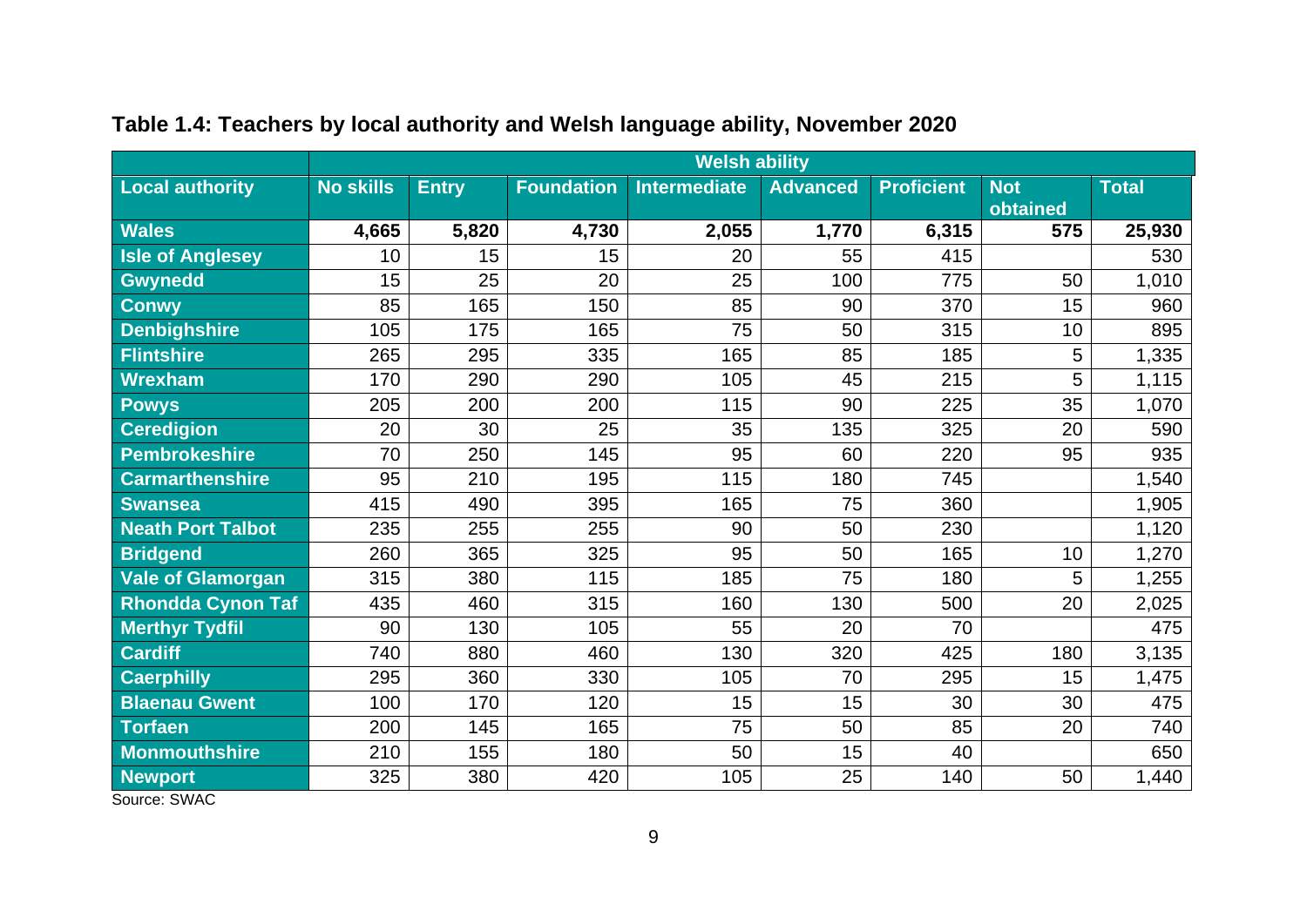## <span id="page-11-0"></span>**Summary of local authority WESPs and the implications for teacher capacity**

The data used below is drawn from the local authorities' WESPs, where available. If data was not included, the original targets laid out in the WESPs guidance have been used. The target increases are calculated using the Pupil Level Annual School Census for 2019 to 2020 data as it forms the basis of the original targets set by Welsh Government.

| <b>Isle of Anglesey</b> | Maintain staffing levels and train staff to develop Welsh language skills or gain confidence to teach<br>through the medium of Welsh.                                                                                                                                                                                                                                                                                                                                                                        |
|-------------------------|--------------------------------------------------------------------------------------------------------------------------------------------------------------------------------------------------------------------------------------------------------------------------------------------------------------------------------------------------------------------------------------------------------------------------------------------------------------------------------------------------------------|
| Gwynedd                 | Maintain staffing levels and train staff to develop Welsh language skills or gain confidence to teach<br>through the medium of Welsh.                                                                                                                                                                                                                                                                                                                                                                        |
| <b>Conwy</b>            | Move schools along a continuum $-$ no implications for increasing the number of primary teachers in the<br>authority but need to maintain current staffing levels.<br>Implications for the number of secondary teachers in the post-2031 period – up to 152 additional<br>learners per school year.                                                                                                                                                                                                          |
| <b>Denbighshire</b>     | Move schools along a continuum $-$ no implications for increasing the number of primary teachers in the<br>authority but need to maintain current staffing levels.<br>Expand Welsh-medium provision in 2 secondary schools by 2031. Need to consider the language skill<br>level of teachers already teaching in those schools and plan to increase the number of teachers.<br>Implications for the number of secondary teachers in the post-2031 period – up to 145 additional<br>learners per school year. |
| <b>Flintshire</b>       | Target of 150 additional 5-year-olds per school year by 2031 – equivalent to 5 extra classes. Need at<br>least 2 additional primary teachers within the authority by 2023 and increase steadily by 2031.<br>Implications for the number of secondary teachers in the post-2031 period – up to 150 additional<br>learners per school year.                                                                                                                                                                    |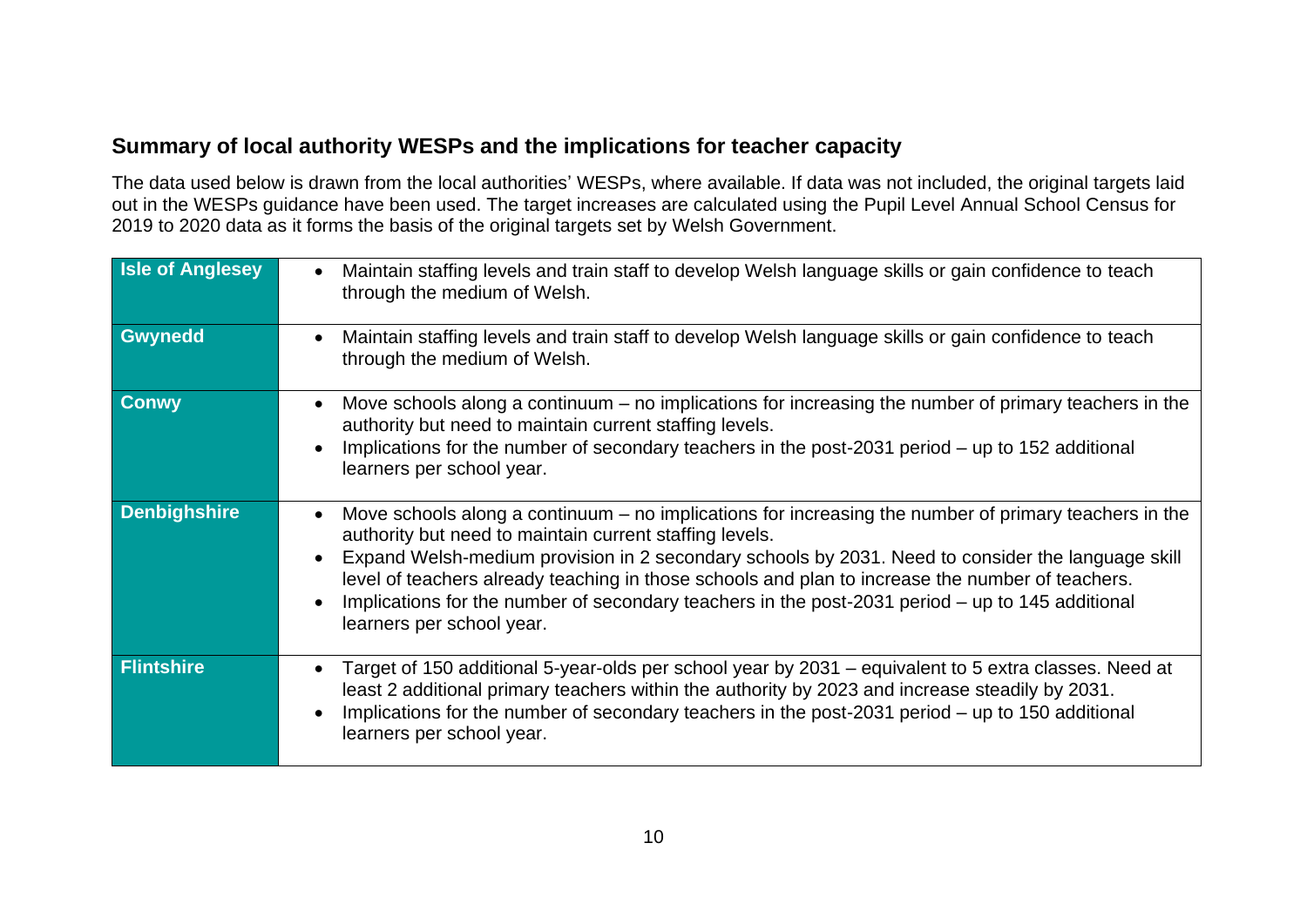| Wrexham           | Target of 125 to 190 additional 5-year-olds per school year by 2031 – equivalent to between 4 to 6<br>additional classes. Need at least 6 extra primary teachers within the authority and increase steadily by<br>2031.<br>Implications for the number of secondary teachers in the post-2031 period – up to 212 additional<br>learners per school year.                                                                                                                                                                                                                                                                                                                                                                                  |
|-------------------|-------------------------------------------------------------------------------------------------------------------------------------------------------------------------------------------------------------------------------------------------------------------------------------------------------------------------------------------------------------------------------------------------------------------------------------------------------------------------------------------------------------------------------------------------------------------------------------------------------------------------------------------------------------------------------------------------------------------------------------------|
| <b>Powys</b>      | Target of 211 additional 5-year-olds per school year by 2031 – equivalent to 7 classes. Need at least 7<br>additional primary teachers within the authority by 2031 increasing steadily as provision grows.<br>There would be staffing implications if Llanfair Caereinion and Builth Wells schools change to Welsh-<br>medium schools by 2026. We will ask the authority for information to understand workforce needs.<br>Implications for the number of secondary teachers in the post-2031 period – up to 211 additional<br>learners per school year.                                                                                                                                                                                 |
| <b>Ceredigion</b> | Target of between 65 to 90 additional 5-year-old learners per year by 2031 – equivalent to 2 to 3<br>classes. Move schools along a continuum – no implications for increasing the number of primary<br>teachers in the authority but need to maintain current staffing levels and develop Welsh language skills<br>of current teachers.<br>Implications for the number of secondary teachers in the post-2031 period – up to 90 additional<br>learners per school year.<br>Need to work with secondary schools during the first 5 years of the plan to improve language skills or<br>increase the capacity of teachers who can teach through the medium of Welsh in order to offer more of<br>the curriculum through the medium of Welsh. |
| Pembrokeshire     | Target of 82 to 129 additional 5-year-old learners per year by 2031 – equivalent to 3 to 4 classes. Need<br>at least 3 additional primary teachers within the authority from September 2023 or that current teachers<br>be trained to teach through the medium of Welsh as the category of schools change.<br>Implications for the number of secondary teachers in the post-2031 period -up to 129 additional<br>learners per school year.                                                                                                                                                                                                                                                                                                |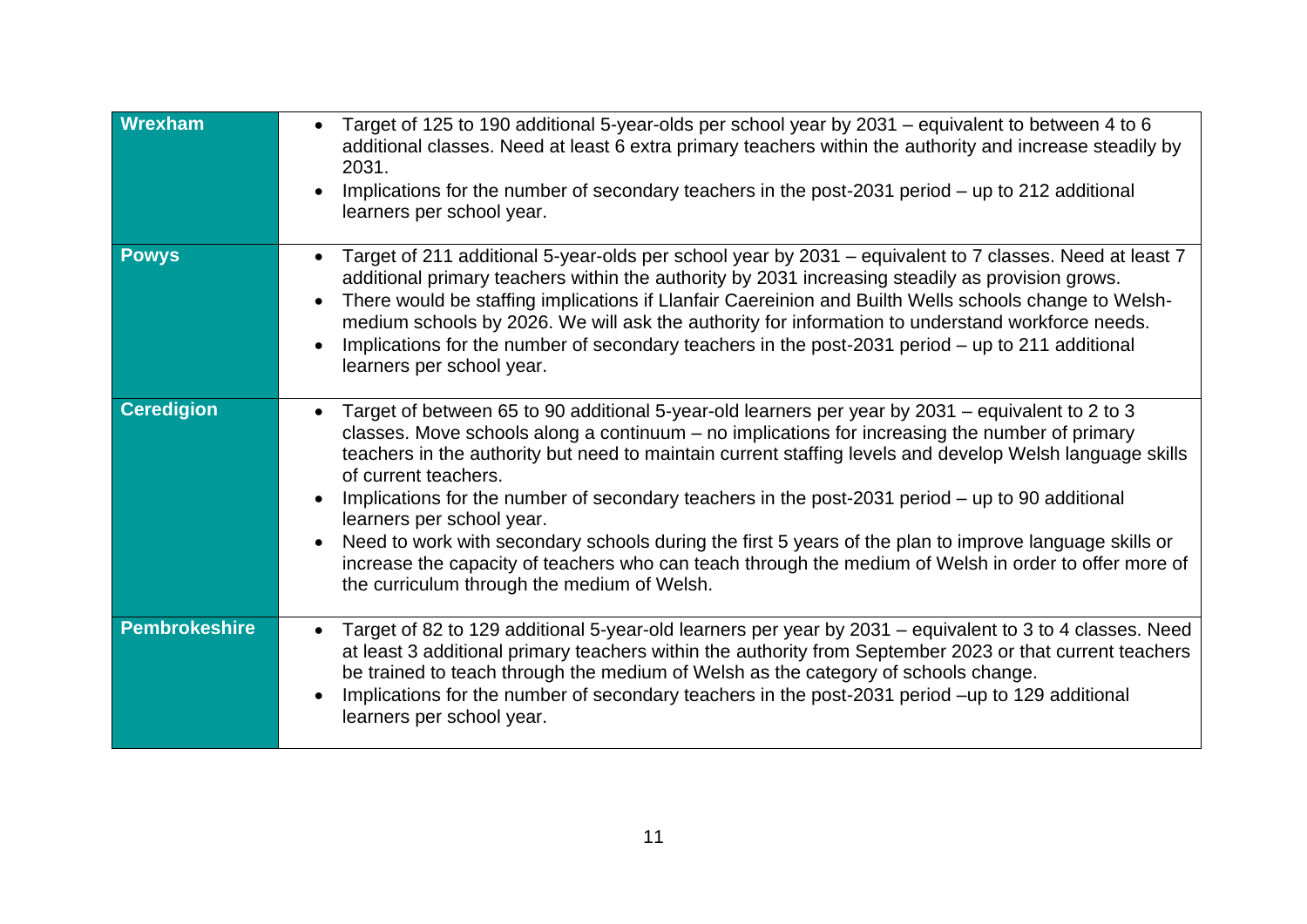| <b>Carmarthenshire</b>             | Target of 194 to 269 additional 5-year-old learners per year by 2031 – equivalent to 6 to 9 classes.<br>Move schools along a continuum $-$ no implications for increasing the number of primary teachers in the<br>authority but need to maintain current staffing levels and upskill in Welsh.<br>Implications for the number of secondary teachers in the post-2031 period – up to 269 additional<br>learners per school year.                                                                                                                                                                                            |
|------------------------------------|-----------------------------------------------------------------------------------------------------------------------------------------------------------------------------------------------------------------------------------------------------------------------------------------------------------------------------------------------------------------------------------------------------------------------------------------------------------------------------------------------------------------------------------------------------------------------------------------------------------------------------|
| <b>Swansea</b>                     | Target of between 117 to 205 additional 5-year-olds by 2031 by targeting surplus school places and<br>establishing 3 primary schools – equivalent to 4 to 7 classes. Targeting surplus places could mean that<br>additional teachers may not be needed for all additional classes, but this would depend on the<br>distribution of surplus places across the authority. Need at least 3 additional primary teachers within<br>the authority from September 2026 and to gradually increase.<br>Implications for the number of secondary teachers in the post-2031 period – up to 205 additional<br>learners per school year. |
| <b>Neath Port</b><br><b>Talbot</b> | Target of 208 additional 5-year-old learners per school year by 2031. Need approximately 3 additional<br>primary teachers to start and gradually increase.<br>Implications for the number of secondary teachers in the post-2031 period – up to 208 additional<br>learners per school year.                                                                                                                                                                                                                                                                                                                                 |
| <b>Bridgend</b>                    | Target of 146 additional 5-year-old learners by 2031, equivalent to approximately 5 classes. Need to<br>start with at least 2 additional primary teachers in 2024 and gradually increase.<br>Implications for the number of secondary teachers in the post-2031 period – up to 146 additional<br>learners per school year.                                                                                                                                                                                                                                                                                                  |
| <b>Vale of</b><br><b>Glamorgan</b> | Target of 151 additional 5-year-old learners by 2031, equivalent to approximately 5 classes. Need to<br>start with at least 2 additional primary teachers by 2026 and gradually increase.<br>Implications for the number of secondary teachers in the period after 2031 – up to 151 additional<br>learners per school year.                                                                                                                                                                                                                                                                                                 |
| <b>Rhondda Cynon</b><br>Taf        | Target of 218 additional 5-year-old learners by 2031, equivalent to approximately 7 classes. Need to<br>start with 3 additional primary teachers by 2026 and gradually increase.                                                                                                                                                                                                                                                                                                                                                                                                                                            |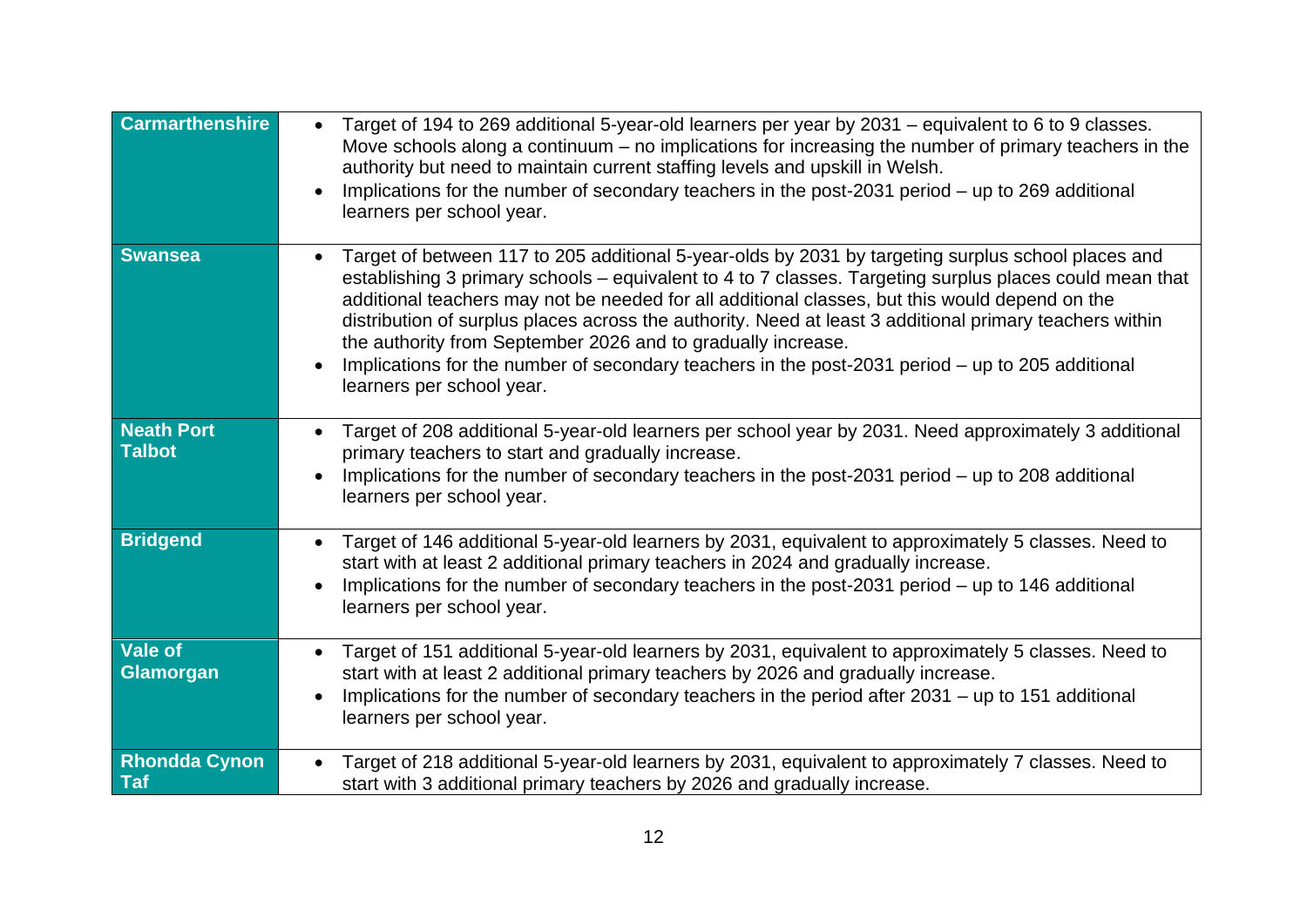|                       | Implications for the number of secondary teachers in the post-2031 period – up to 218 additional<br>learners per school year.                                                                                                                                                                                                                  |
|-----------------------|------------------------------------------------------------------------------------------------------------------------------------------------------------------------------------------------------------------------------------------------------------------------------------------------------------------------------------------------|
| <b>Merthyr Tydfil</b> | Target of 55 to 85 additional 5-year-olds by 2031. Need at least 2 additional primary teachers by 2024,<br>increasing steadily.<br>Implications for the number of secondary teachers in schools within neighbouring counties in the period<br>after 2031 – up to 85 additional learners per school year.                                       |
| <b>Cardiff</b>        | Target of 273 to 439 additional 5-year-olds by 2031. Start with at least 5 additional primary teachers by<br>2026 and gradually increase.<br>Implications for the number of secondary teachers in schools in the post-2031 period – up to 439<br>additional learners per school year.                                                          |
| <b>Caerphilly</b>     | Target of between 161 to 241 additional 5-year-old learners by 2031 – equivalent to 5 to 8 classes.<br>Start with at least one additional primary teacher by 2024, increasing steadily.<br>Implications for the number of secondary teachers in schools in the period after 2031 – up to 241<br>additional learners per school year.           |
| <b>Blaenau Gwent</b>  | Target of 52 additional 5-year-old learners by 2031 – equivalent to 1 to 2 classes. Need to double<br>primary teacher numbers to 20 over the 10-year period.<br>Implications for the number of secondary teachers in schools within neighbouring counties in the<br>post-2031 period - up to 52 additional learners per school year.           |
| <b>Torfaen</b>        | Target of 43 additional 5-year-old learners by 2031, equivalent to approximately 2 classes. Need to<br>increase the number of primary teachers gradually starting with at least 2.<br>Implications for the number of secondary school teachers within the authority in the post-2031 period -<br>up to 43 additional learners per school year. |
| Monmouthshire         | Target of 88 additional 5-year-olds by 2031, equivalent to approximately 3 classes. Need to increase<br>the number of primary teachers gradually starting with at least 2.                                                                                                                                                                     |